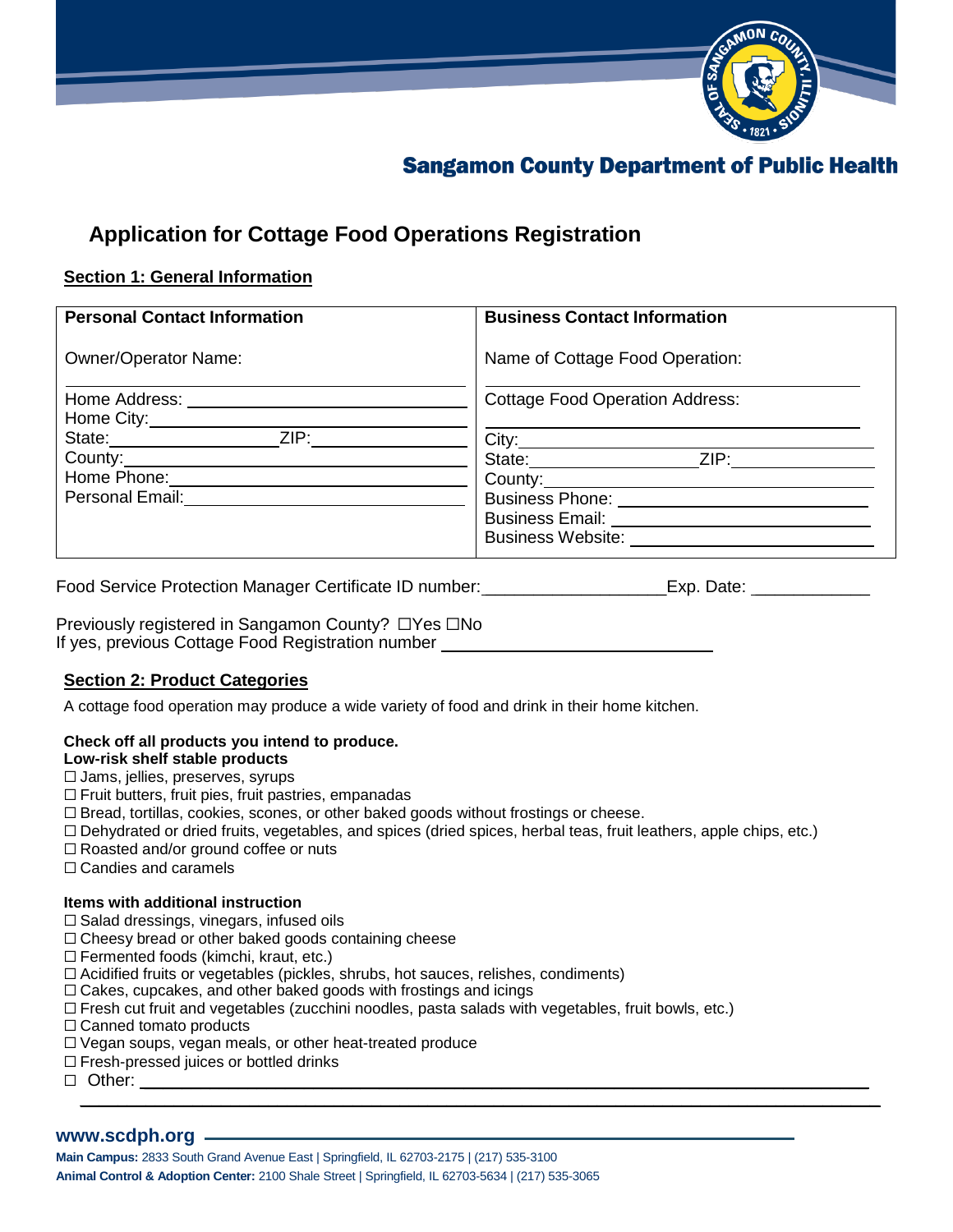## **Section 3: Sales Avenues**

Food and drink produced by a cottage food operation shall be sold directly to consumers for their own consumption and not for resale. **Sales to retail stores, such as restaurants, grocery stores, or bakeries; to third party distributors for resale; or to third party distributors that deliver products on your behalf are prohibited.** Sales of cottage foods are limited to within the state of Illinois. A cottage food operation may sell products outside of the municipality or county where the cottage food operation is located. A copy of your certificate of registration must be available upon request by IDPH and any local health department.

| Indicate how you will sell your products. Check all that apply. |                                                                  |  |  |
|-----------------------------------------------------------------|------------------------------------------------------------------|--|--|
| $\Box$ Pick-up from my home or farm (Note:                      | $\Box$ Online sales                                              |  |  |
| cottage food businesses selling from their home                 |                                                                  |  |  |
| may be prohibited from some sales activities at                 | $\Box$ Delivery directly to customer                             |  |  |
| home by local laws that apply to all cottage food op-           |                                                                  |  |  |
| erations. Check with your unit of local government              | $\Box$ Farmers market/fairs/festivals/pop up                     |  |  |
| about requirements on parking, signage, customer                | stand/public event                                               |  |  |
| counts, etc.).                                                  |                                                                  |  |  |
|                                                                 | $\Box$ Shipping (Each cottage food product that is               |  |  |
| $\Box$ On-farm store                                            | shipped must be sealed in a manner that reveals                  |  |  |
| $\Box$ Delivery to or pick-up from a third-party private        | tampering, including, but not limited to, a sticker or           |  |  |
| property with consent of the property holder (i.e.,             | pop top. Cottagefoods may not be shipped across<br>state lines.) |  |  |
| dropoff/pick-up location/pop-up stand).                         |                                                                  |  |  |
|                                                                 | $\Box$ Other:                                                    |  |  |
|                                                                 |                                                                  |  |  |

If you selected "Shipping" from above, describe how you will seal your product in a manner that reveals tampering:

\_\_\_\_\_\_\_\_\_\_\_\_\_\_\_\_\_\_\_\_\_\_\_\_\_\_\_\_\_\_\_\_\_\_\_\_\_\_\_\_\_\_\_\_\_\_\_\_\_\_\_\_\_\_\_\_\_\_\_\_\_\_\_\_\_\_\_\_\_\_\_\_\_\_\_\_\_\_\_\_\_\_\_\_\_\_\_\_\_\_\_\_\_\_\_\_ \_\_\_\_\_\_\_\_\_\_\_\_\_\_\_\_\_\_\_\_\_\_\_\_\_\_\_\_\_\_\_\_\_\_\_\_\_\_\_\_\_\_\_\_\_\_\_\_\_\_\_\_\_\_\_\_\_\_\_\_\_\_\_\_\_\_\_\_\_\_\_\_\_\_\_\_\_\_\_\_\_\_\_\_\_\_\_\_\_\_\_\_\_\_\_\_

## **Section 4: Signage**

At the point of sale, notice must be provided in a prominent location that states the following: **"This product was pro**duced in a home kitchen not inspected by a health department that may also process common food allergens. If **you have safety concerns, contact your local health department."** At a physical display, notice shall be a placard. Online, notice shall be a message on the cottage food operation's online sales interface at the point of sale.

## **Indicate the ways in which you will notify customers at point of sale:**

 $\Box$  Prominent placard at my booth/stall (8in x 10in minimum).

 $\square$  Signage placed prominently at the pick-up location at my home/farm (8in x 10in minimum).

 $\Box$  Language placed prominently at the point of sale on my website or sales platform.

□ Other:

## **Section 5: Labeling**

All cottage food products must be pre-packaged in the home kitchen. The food packaging must conform to the labeling requirements of the Illinois Food, Drug, and Cosmetic Act, and must contain the following phrase in prominent lettering: "This product was produced in a home kitchen not inspected by a health department that may also process **common food allergens. If you have safety concerns, contact your local health department.**"

## **Special Labeling Opportunity for Local Ingredients**

Are you using any ingredients grown or raised on an Illinois farm and purchased directly from the farmer? If so, you are entitled and encouraged to use the following terminology on your label**: Illinois Grown, Illinois-Sourced, Illinois Farm Product.**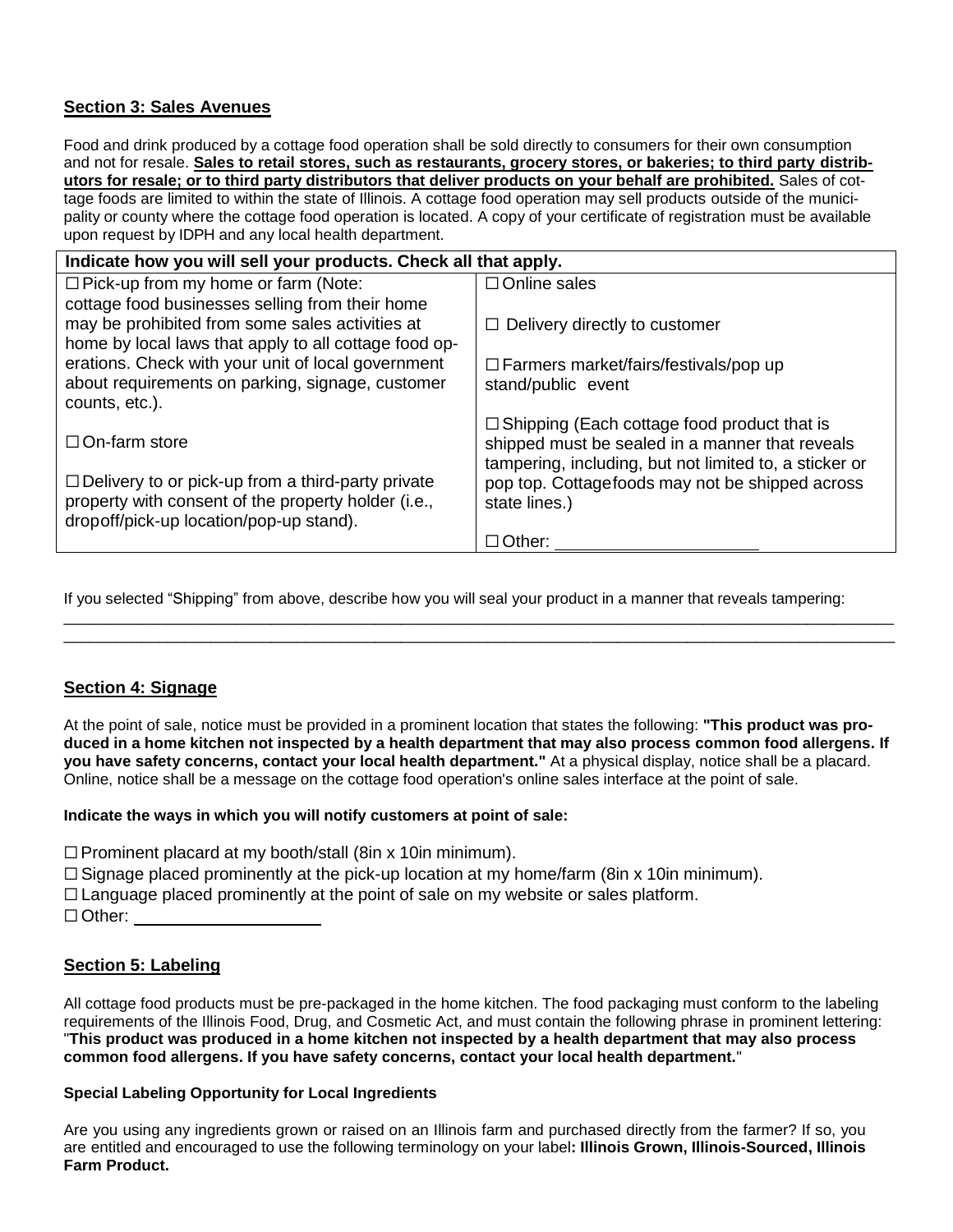#### **Request for a labeling exemption**

Cottage food operators may request an exemption from product packaging for foods that are not easily packaged (i.e.,wedding cakes), for foods that are more suited to bulk containers or display cases (i.e., donuts or scones), or for other reasons. If the exemption is granted, the cottage food producer must include all labeling requirements on a receipt or similar document that is delivered to that consumer with the product, and the cottage food warning sign must still be present at point of sale. The local health department has the authority to accept or deny the exemption request.

⬜Request for product packaging exemption

List the products for which you are requesting an exemption and provide a rationale:

## **Section 6: Employees**

Employees are allowed under cottage food law. All persons that prepare or package food must have their Certified Food Protection Manager (CFPM) Certificate. The CFPM is not required for employees that handle sales, marketing, administration, or other facets of the business.

 $\_$  ,  $\_$  ,  $\_$  ,  $\_$  ,  $\_$  ,  $\_$  ,  $\_$  ,  $\_$  ,  $\_$  ,  $\_$  ,  $\_$  ,  $\_$  ,  $\_$  ,  $\_$  ,  $\_$  ,  $\_$  ,  $\_$  ,  $\_$  ,  $\_$  ,  $\_$  ,  $\_$  ,  $\_$  ,  $\_$  ,  $\_$  ,  $\_$  ,  $\_$  ,  $\_$  ,  $\_$  ,  $\_$  ,  $\_$  ,  $\_$  ,  $\_$  ,  $\_$  ,  $\_$  ,  $\_$  ,  $\_$  ,  $\_$  ,  $\_$  ,  $\_$  ,  $\_$  ,  $\_$  ,  $\_$  ,  $\_$  ,  $\_$  ,  $\_$  ,  $\_$  ,  $\_$  ,  $\_$  ,  $\_$  ,  $\_$  ,  $\_$  ,  $\_$  ,  $\_$  ,  $\_$  ,  $\_$  ,  $\_$  ,  $\_$  ,  $\_$  ,  $\_$  ,  $\_$  ,  $\_$  ,  $\_$  ,  $\_$  ,  $\_$  ,  $\_$  ,  $\_$  ,  $\_$  ,  $\_$  ,  $\_$  ,  $\_$  ,  $\_$  ,  $\_$  ,  $\_$  ,  $\_$  , \_\_\_\_\_\_\_\_\_\_\_\_\_\_\_\_\_\_\_\_\_\_\_\_\_\_\_\_\_\_\_\_\_\_\_\_\_\_\_\_\_\_\_\_\_\_\_\_\_\_\_\_\_\_\_\_\_\_\_\_\_\_\_\_\_\_\_\_\_\_\_\_\_\_\_\_\_\_\_\_\_\_\_\_\_\_\_\_\_\_\_\_\_\_\_\_

#### **List the persons that prepare or package food:**

| Name: | CFPM#: | Date:<br>Exp. |
|-------|--------|---------------|
| Name: | CFPM#  | Exp. Date:    |
| Name: | CFPM#  | Exp.<br>Date: |

## **Section 7: Checklist of Required Information**

□ A copy of a valid Food Service Protection Manager Certificate.

□ A product label for **each product category selected in Section 2**, demonstrating that you are complying correctly with labeling regulations.

 $\square$  If on a private water supply, a copy of water test results showing satisfactory E. coli/coliform bacteria results.

 $\square$  If producing acidified or fermented foods (pickles, kraut, kimchi, etc.), one of the following:

A. A completed food safety plan and representative pH Test for each product with a different food safety process.

Example: Delia makes pickled cucumbers, pickled beets, kimchi, and hot sauces. Each of these four products requires a different process to make. She will need to submit a food safety plan and pH test for all four products.

Example: Janae makes a pickled cucumber recipe that has five different variations (one with dill, one with jalapenos, one with more sugar, one with stevia, and one with ginger). Although the recipes vary slightly, the pickling process is the same for all five recipes. Janae must submit just one food safety plan and a pH test for at least one pickle recipe as evidence that her process is safe. A pH test and food safety plan are not required for all five recipe variations.

B. An approved recipe from the U.S. Department of Agriculture (USDA) National Center for Home Food Preservation or the cooperative extensionoffice of any state.

□ If producing canned tomatoes or canned tomato products (i.e., salsa, pasta sauce, etc.), one of the following:

- A. pH test for each canned tomato recipe
- B. An approved canning recipe from the USDA National Center for Home Food Preservation or the cooperativeextension office of any state.
- $\square$  \$ Registration fee in cash or check (Currently no charge in SCDPH)